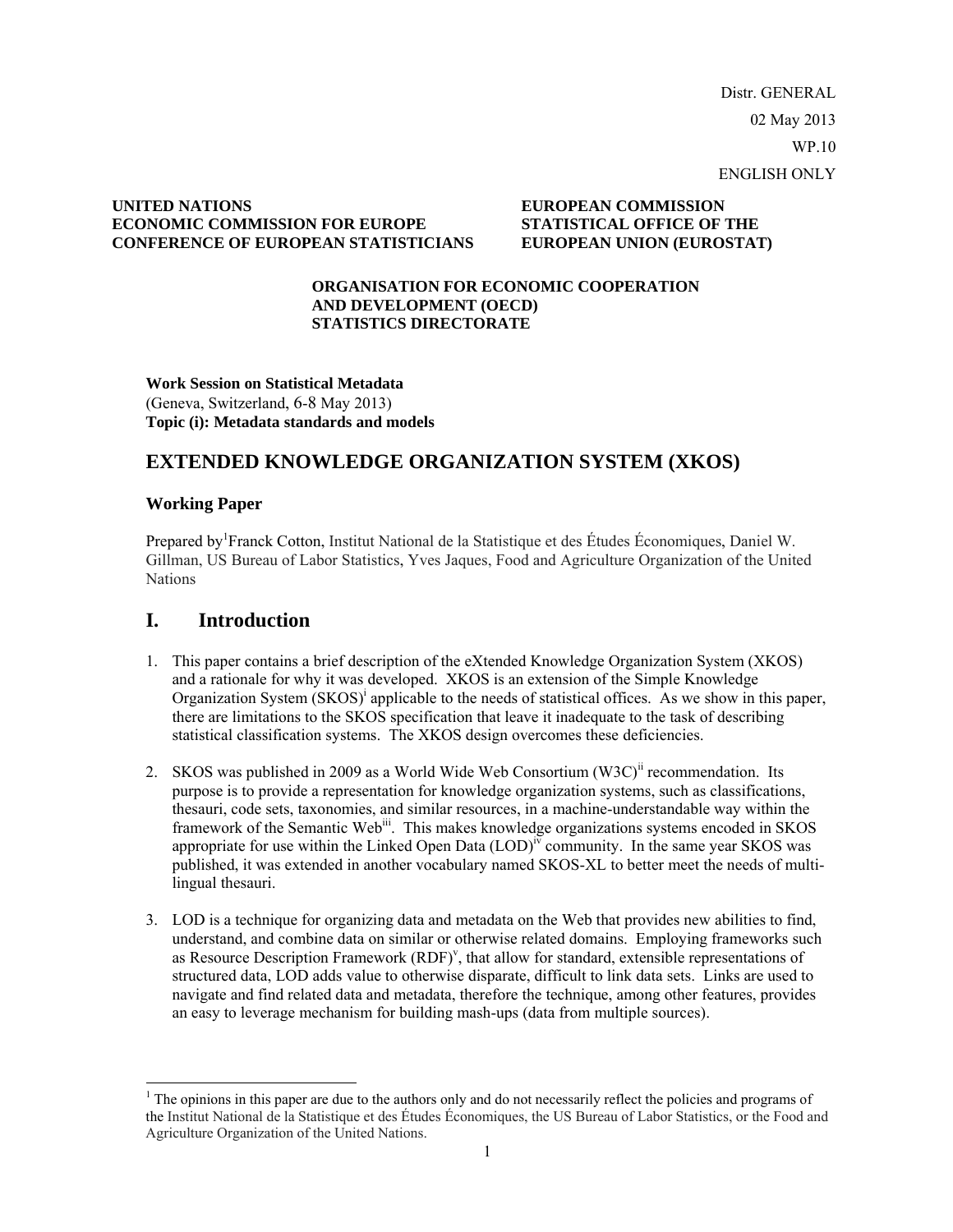- 4. LOD is part of the Semantic Web. The tenets of LOD were laid out in a talk by Tim Berners-Lee in  $2006<sup>vi</sup>$ , and these tenets make the possibility of the Semantic Web realizable. As a result, much work has ensued. Based on adherence to the tenets, applications are awarded stars, with 5 the highest rating<sup>vii</sup>, a rating to which LOD application developers strive.
- 5. LOD has been taken up by a wide variety of communities including biodiversity, environment, statistics, GIS, libraries, archives and museums. Its promise to provide crosswalks across domains and types of data is especially attractive to the growing "open access" and "open data" movements that at least in the public sector are quickly forcing change to the business-as-usual practice of considering each data set part of its own closed world.
- 6. The paper by Gillman for METIS 2010<sup>viii</sup> includes references to work to mash-up crime, traffic, workplace safety, and natural disaster risk data to create a livability index for US cities. Even though the cited work did not employ LOD *per se*, the ideas are very similar with LOD principles, and the reader is encouraged to understand the example. Moreover, the example shows that to do LOD right in the statistical framework is not at all straightforward. However, as a growing collection of new tools and many applications have been built with LOD, there is an expanding community of interest in employing the technology, and many benefits are promised<sup>18</sup>. The statistical community needs to be paying attention to these developments.
- 7. Along with XKOS, other RDF developments that affect the statistical community have occurred. The Data Cube vocabulary built through cooperation between LOD experts and SDMX technical experts has produced a rendition of SDMX for  $LOD<sup>x</sup>$  which is already in wide use by major initiatives such as data.gov.uk<sup>xi</sup>. Similar work is planned for DDI, and the workshops held at Schlo $\beta$ Dagstuhl<sup>xii</sup> in Germany on *Semantic Statistics for Social, Behavioural, and Economic Sciences: Leveraging the DDI Model for the Linked Data Web* in September 2011<sup>xiii</sup> and October 2012<sup>xiv</sup> were devoted to the topic. In particular, this is where XKOS was first developed.
- 8. The original SKOS is used widely in LOD applications, as seen in the SKOS Implementation Report<sup>xv</sup>, and this fact made it a suitable specification for the statistical community to evaluate as they prepare to begin to build LOD applications. The need to manage and employ classifications and code sets is well known within the statistical community<sup>xvi</sup>, so SKOS appeared to be a good candidate to adopt for this purpose.
- 9. The suitability of SKOS for publishing statistical classifications needed to be addressed, as statistical agencies grapple with LOD technologies. The SKOS specification was based on the now-withdrawn standard ISO 2788 - *Guidelines for the establishment and development of monolingual thesauri*. This standard and the subsequent SKOS specification had limited semantics for relationships between concepts and no levels with which to organize classification systems. Fortunately, the entire design and culture of RDF is based on a spirit or re-use and extension, so extending SKOS is technically easy.
- 10. At the Dagstuhl Workshops in 2011 and 2012, a group was formed to address the issues of how to extend SKOS to meet the needs of statistical organizations. Several extensions were deemed important enough for inclusion under a new initiative, *XKOS*, with the intention of submitting this as a W3C Editor's Draft. The results of the workshop output are reported here.
- 11. In this paper, we provide introductory remarks to set the stage for discussion, provide a short primer on RDF, describe SKOS in general and the limitations to statistics embedded in the design in some detail, and lay out the extensions to SKOS that form the XKOS specification. Finally, we describe potential applications for XKOS. In particular, we show how the semantics of classification systems in our own offices are represented more faithfully by extending SKOS with XKOS.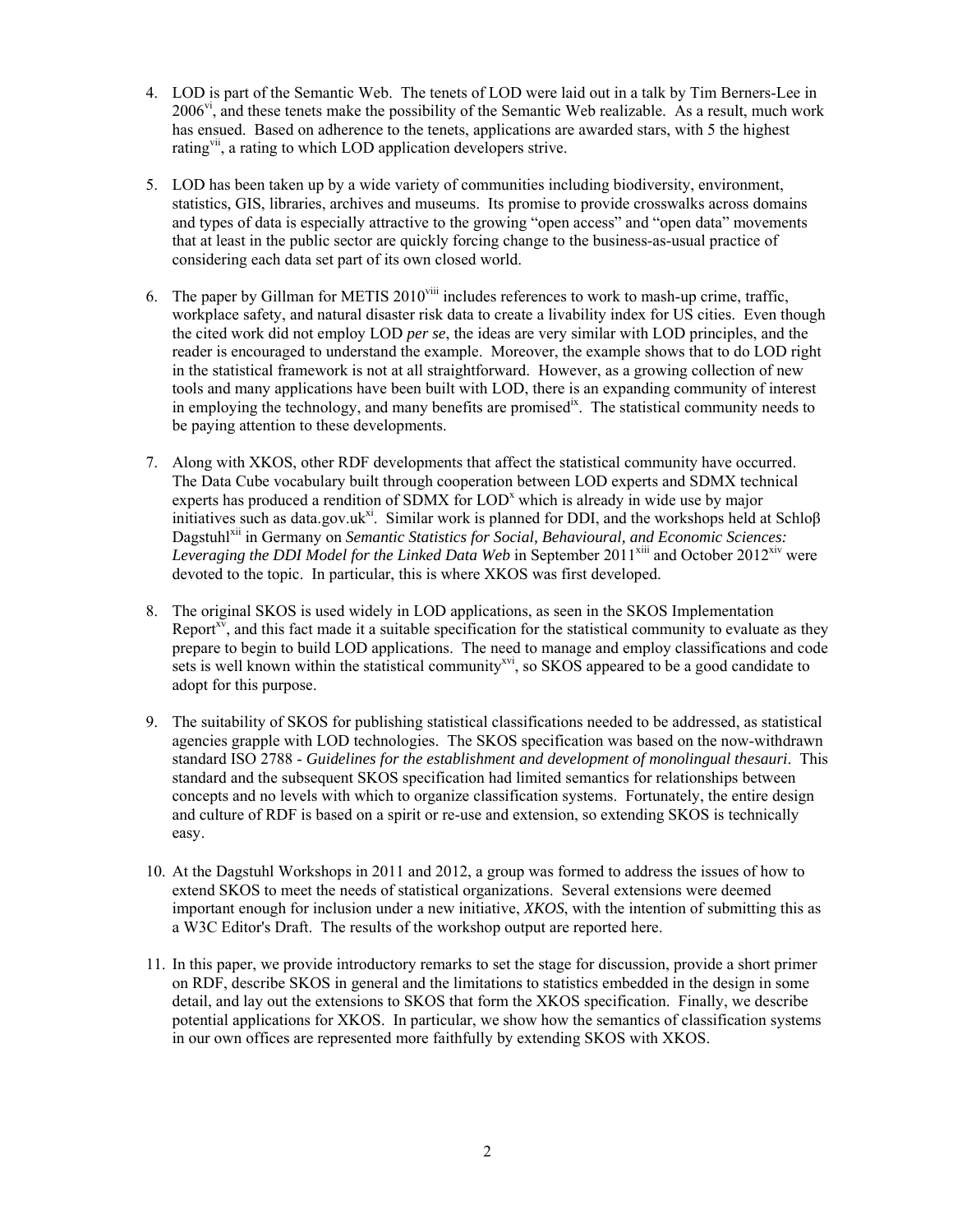## **II. Resource Description Framework**

- 12. This section gives a brief primer on RDF, a W3C standard that facilitates the exchange of structured data on the Internet. Based on a simple subject-predicate-object model commonly referred to as "triples" it allows for a generic, standardized structuring of resources that can be used to model and disseminate everything from taxonomies to statistical observations to metadata records. The model used by RDF is also commonly referred to as a "graph model" consisting of "nodes" (which are vertices) and "edges" or "arcs". See the Figure 1 below for an example.
- 13. The RDF model, which by itself contains only the barest set of classes (subjects and objects) and properties (predicates), is extended using RDF Schema<sup>xvii</sup>, another fairly limited set of classes and properties that together with RDF form the foundation of the framework which can then be endlessly extended and specialized as needed. Each extension is known as a *vocabulary*, which is bounded by a *namespace*. Namespaces allow implementers to specify the *set* of classes and properties that belong to a vocabulary and give a strong assurance of uniqueness even in the open waters of the World Wide Web (WWW). This is a concept that will be quite common to those familiar with XML schemas.
- 14. The other very important aspect of RDF is that as with its namespaces, all of its classes and properties are also uniquely identified using the underpinning naming mechanism of the internet, the URI<sup>xviii</sup> (Uniform Resource Identifier). In the same way that all web pages are uniquely identified by a URI (web pages actually use the URL<sup>xix</sup>, a subset of the URI specification), all RDF classes and properties are uniquely identified by a URI. In practice this enables a powerful, standardized method for uniquely identifying information of all kinds with great certainty that they will remain unique not only within the closed context of an internal database, but also across the WWW.
- 15. As mentioned before, each vocabulary uses a namespace to scope its set of classes and properties. This namespace is known by a URI, and by common convention the unique identifiers for the classes and properties are appended to this common namespace URI with an intervening hash or forward slash. For example, the commonly used Friend of a Friend  $(FOAF)^{xx}$  vocabulary, designed to link instances of people and information, uses the common namespace *http://xmlns.com/foaf/0.1/*. All of the FOAF classes and properties are then appended to this namespace, *e.g.* the FOAF class *Person* is uniquely identified by its URI as *http://xmlns.com/foaf/0.1/Person*.
- 16. Just as in an XML schema, one can define a *namespace prefix* to act as a shortcut for the entire namespace. Thus in a group of FOAF statements (written in XML syntax) one will commonly find a statement such as: *xmlns:foaf=http://xmlns.com/foaf/0.1/*. This simply means that once this *foaf* shortcut has been defined, one can now refer to the URI that uniquely identifies the class FOAF Person more compactly as *foaf:Person*.
- 17. One of the other important aspects of RDF is that it does not rely on a particular syntax for its expression. Thus, there are a handful of interchangeable syntaxes that can and are used depending on a variety of requirements that one may have such as brevity or readability. This paper uses the popular Turtle (Terse RDF Triple Language)<sup>xxi</sup> syntax, prized for its readability.
- 18. Returning to the FOAF idea, here is how one might make the simple *triple* statement that one of the authors of this paper is a thing known as a person (with a web page to provide an identifier for the actual person):

*< http://aims.fao.org/community/profiles/Yves-Jaques> <http://www.w3.org/1999/02/22-rdf-syntax-ns#type> <http://xmlns.com/foaf/0.1/Person>.* 

19. So to recap, we have a subject "Yves Jaques" a "type" predicate (defined in RDFS) and an object *foaf:Person*.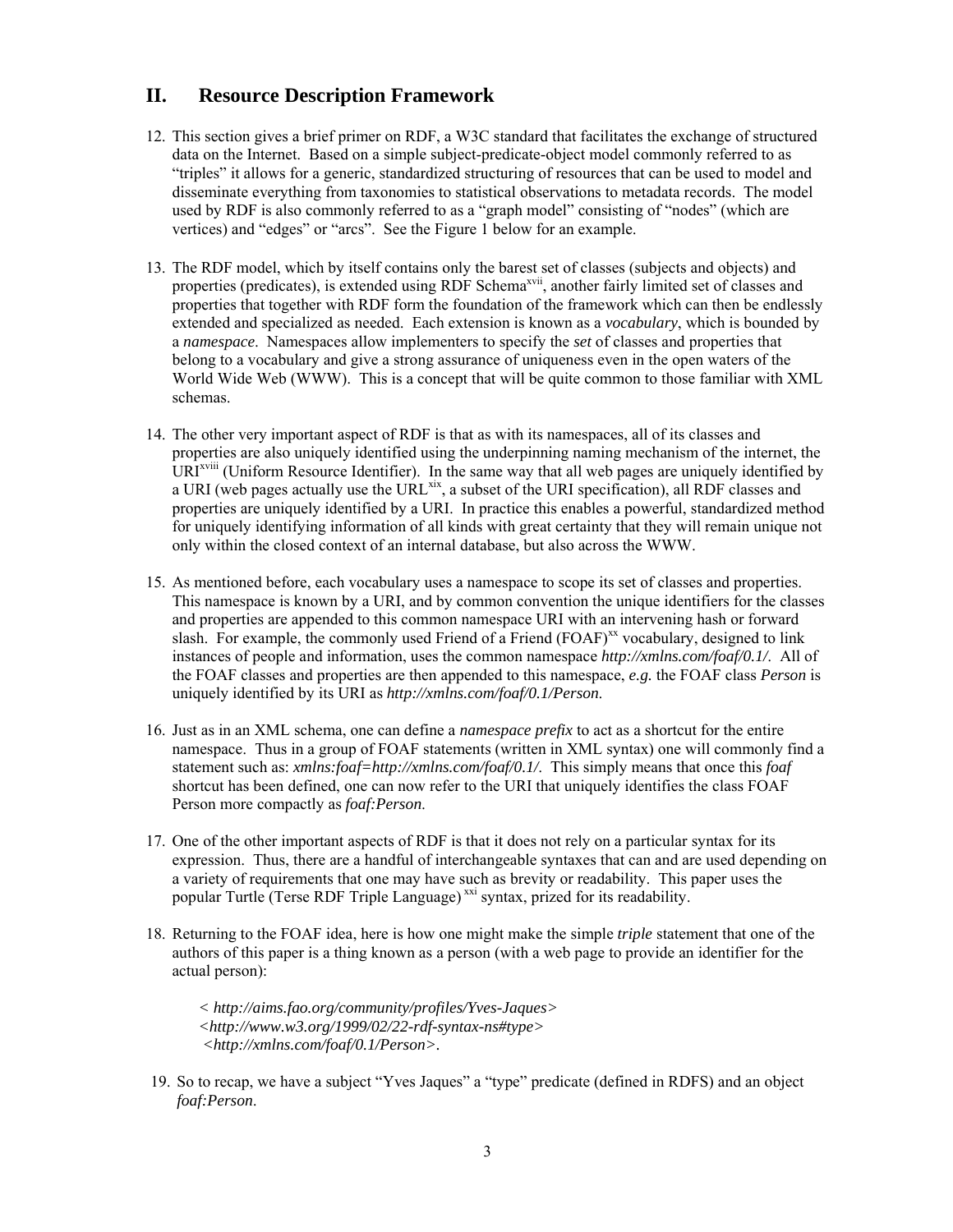20. To put it in another way, "Yves Jaques" is an *instance* of the *class* "Person". In RDF "type" gets used so often that Turtle lets you simply use "a" for convenience:

*< http://aims.fao.org/community/profiles/Yves-Jaques> a <http://xmlns.com/foaf/0.1/Person>.*

21. Let's say we want to get our statement a little shorter, we can define namespace prefixes one time and then use the shortcut for all the other triples in our graph:

*@prefix foaf: <http://xmlns.com/foaf/0.1/> . @prefix rdf: <http://www.w3.org/1999/02/22-rdf-syntax-ns#> . @prefix aims: <http://aims.fao.org/community/profiles/> .* 

22. So with those shortcuts defined, we can now write the same statement as (putting the triple on a single line this time:

*aims:Yves-Jaques rdf:type foaf:Person .* 

23. Or using the Turtle shortcut for *rdf:type*:

*aims:Yves-Jaques a foaf:Person .*

24. Let's say we want to put a few triples together so we can say a little bit more:

*aims:Yves-Jaques a foaf:Person ; foaf:name "Yves Jaques" .* 

25. So here we are seeing the short-hand Turtle notation for two sets of triples. In words, these triples are

*"The Yves-Jaques AIMS profile web page represents a person." "The person is named Yves Jaques."* 

- 26. This illustrates another feature of RDF. The triples may be linked together to tell a story. The object in the first triple is then used as the subject in the next (possibly many) triple(s).
- 27. To think about what RDF looks like graphically, here is a nice diagram courtesy of Marek Obitko<sup>xxii</sup>. The round-cornered boxes are classes or instances of classes (subjects/objects), the arrows are properties (predicates) and the square boxes are *literals* (literals are typically used to represent simple numeric values, dates or labels. Literals can also have a datatype, a powerful mechanism to enforce restrictions on permissible values):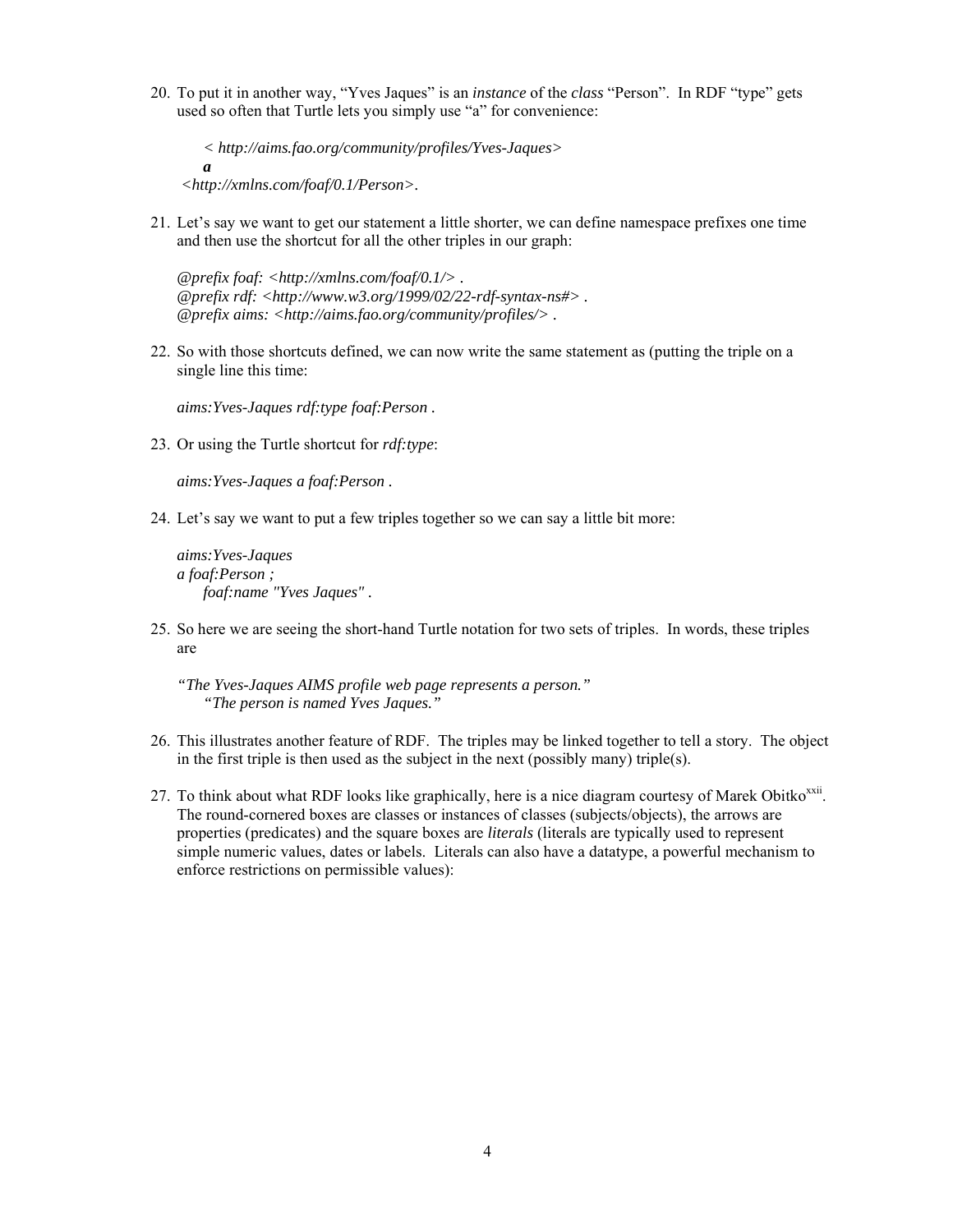

**Figure 1: RDF Graph** 

And here is the corresponding Turtle (note the use of the empty namespace shortcut):

*@prefix : <http://www.example.org/~joe/contact.rdf#> . @prefix foaf: <http://xmlns.com/foaf/0.1/> . @prefix rdf: <http://www.w3.org/1999/02/22-rdf-syntax-ns#> .* 

*:joesmith a foaf:Person ; foaf:givenname "Joe" ; foaf:family\_name "Smith" ; foaf:homepage <http://www.example.org/~joe/> ; foaf:mbox <mailto:joe.smith@example.org> .* 

28. To briefly recap, RDF is a model that is designed to disseminate structured data about resources and their relationships over the internet in a standard way. It is designed from the ground-up to be endlessly extensible and able to maintain the uniqueness of the things it represents even in the radically decentralized WWW.

# **III. SKOS Limitations**

#### **A. SKOS and What Is Missing**

- 29. SKOS provides a means for representing knowledge organization systems using RDF, and this makes the use of SKOS immediately applicable to LOD and the Semantic Web. So, SKOS is important for organizations that wish to use LOD and employ classifications and code sets.
- 30. It is beyond the scope of this paper to provide a detailed description of SKOS. We direct the interested reader to the SKOS web site (see end note i). However, SKOS contains the following basic ideas, whose definitions we paraphrase here:
	- Concept Scheme any knowledge organization system
	- Concept any abstract idea or unit of thought
	- Definition formal statement conveying the meaning of a concept
	- Label lexical representation for a concept, may be preferred or alternate; provides means to communicate the concept
	- Notation a symbolic notation for the concept (such as a code) that is typically data-typed.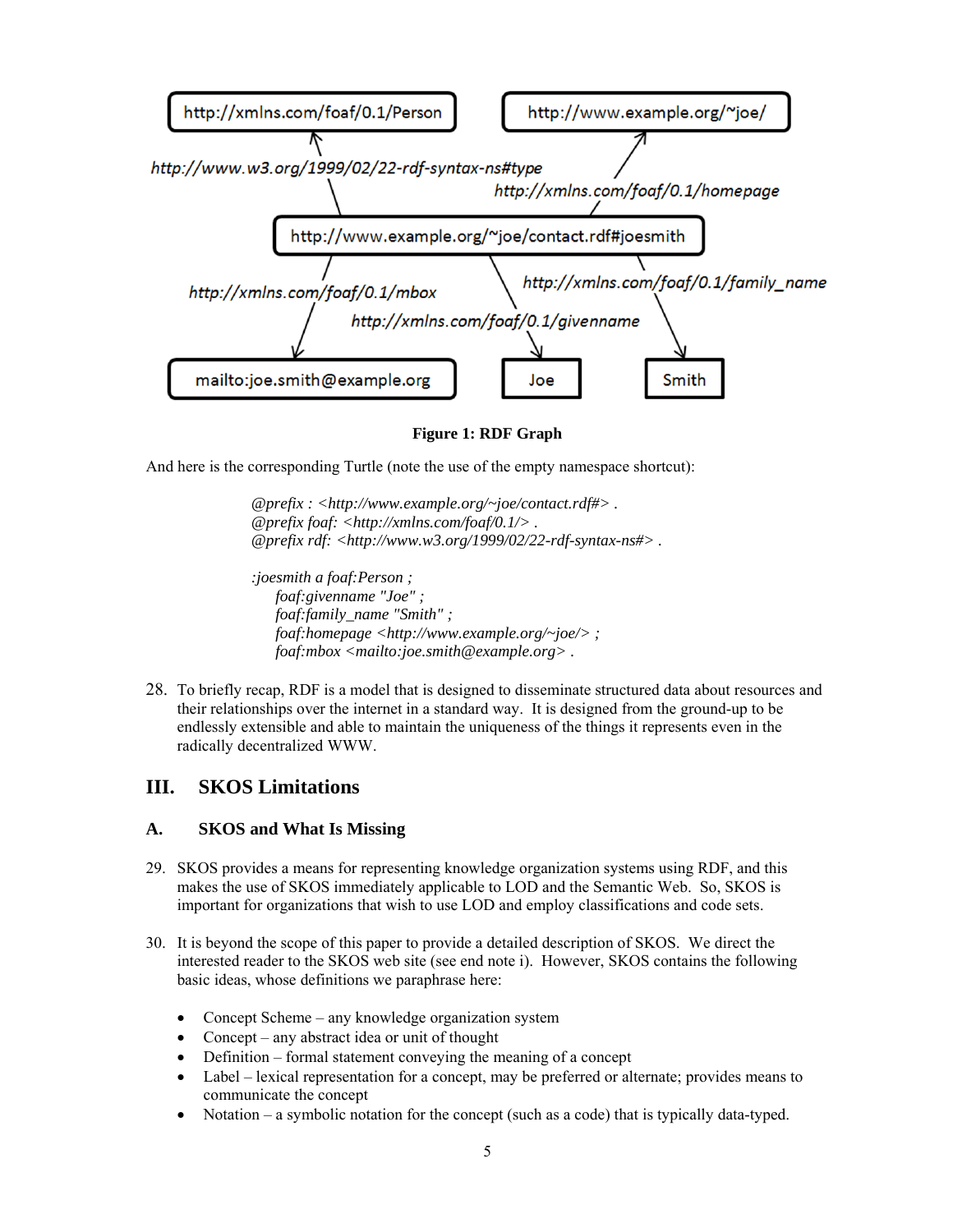- SemanticRelation broad category for relations between concepts, such as broader than, narrower than, and related to (these relations can include relations to concepts found in other concept schemes).
- 31. The basic ideas listed above are the minimum required to describe a classification scheme. We can account for the scheme itself (*concept scheme*), all its underlying concepts (or categories as they are often called in statistics – with *concept*), what each concept means (*definition*), the labels and codes associated with a category (*label / notation*), and relationships between a concept and its parent and all of its children (*semanticRelation*). So, is anything missing that is needed for statistics?
- 32. SKOS is based on the now withdrawn standard ISO 2788 *Guidelines for the establishment and development of monolingual thesauri*. This standard describes three basic kinds of relations between concepts: *generic*, *partitive*, and *instantiation*. The *generic* relation refers to a generic / specific situation, such as between family and genus/species in the biological classification of living things. For instance, all *Homo sapiens* are mammals. The *partitive* relation refers to a part / whole situation, such as between an automobile and a steering wheel. *Instantiation* is the relation between a kind and an instance, such as each of the authors of this paper are instances of the class of people. Both the *generic* and *partitive* relations are used in statistical classifications, but *instantiation* is not.
- 33. Interestingly, the *generic* and *partitive* relations are not provided in SKOS, only the more generic *broader than* and *narrower than*, which are often referred to in more technical settings as *superordinate* and *sub-ordinate*, respectively. Both the *generic* and *partitive* relations are specializations of *broader than* / *narrower than*. In the SKOS Primerxxiii, this simplification is acknowledged by the following:

"Not covered in basic SKOS is the distinction between types of hierarchical relations: for example, instance-class and part-whole relationships. The interested reader is referred to Section 4.7, which describes how to create specializations of semantic relations to deal with this issue."

- 34. These more specialized relations were included in the past in SKOS, but they are now deprecated. XKOS, in part, is the effort to put them back.
- 35. SKOS also specifies the possibility of an *association* relation between concepts, but this is not made any more detailed. It is possible to specialize *associations* somewhat, and that is done in XKOS through *sequential*, *temporal*, and *causal* relations, none of which are in SKOS. The *sequential* relation refers to ideas where one is the antecedent of the other, either temporally or spatially. An example is the relationship between production and consumption. The specialized *temporal* relation is based on time. An example is the relationship between spring and summer. Finally, the *causal* relation relates cause and effect, such as the detonation of a hydrogen bomb and nuclear fall-out. Upon inspection of some classification schemes in the statistical offices of the authors, some of these relations are needed.
- 36. There is also a structural deficiency in SKOS; there is no satisfactory way to represent the idea of levels in concept schemes. Levels in statistical classifications are used to identify aggregation levels in reported statistics, which provide producers a consistent way to report their data or provide a way to reduce the threat of disclosures. Therefore, XKOS also needs to account for levels in concept schemes.

#### **B. Examples**

- 37. Below are some examples that illustrate the need for the extensions we have identified above:
	- (a) The US Standard Occupational Classification System<sup>xxiv</sup> (SOC 2012) Take, for example 27-2000 – Entertainers and Performers, Sports and Related Workers 27-2040 – Musicians, Singers, and Related Workers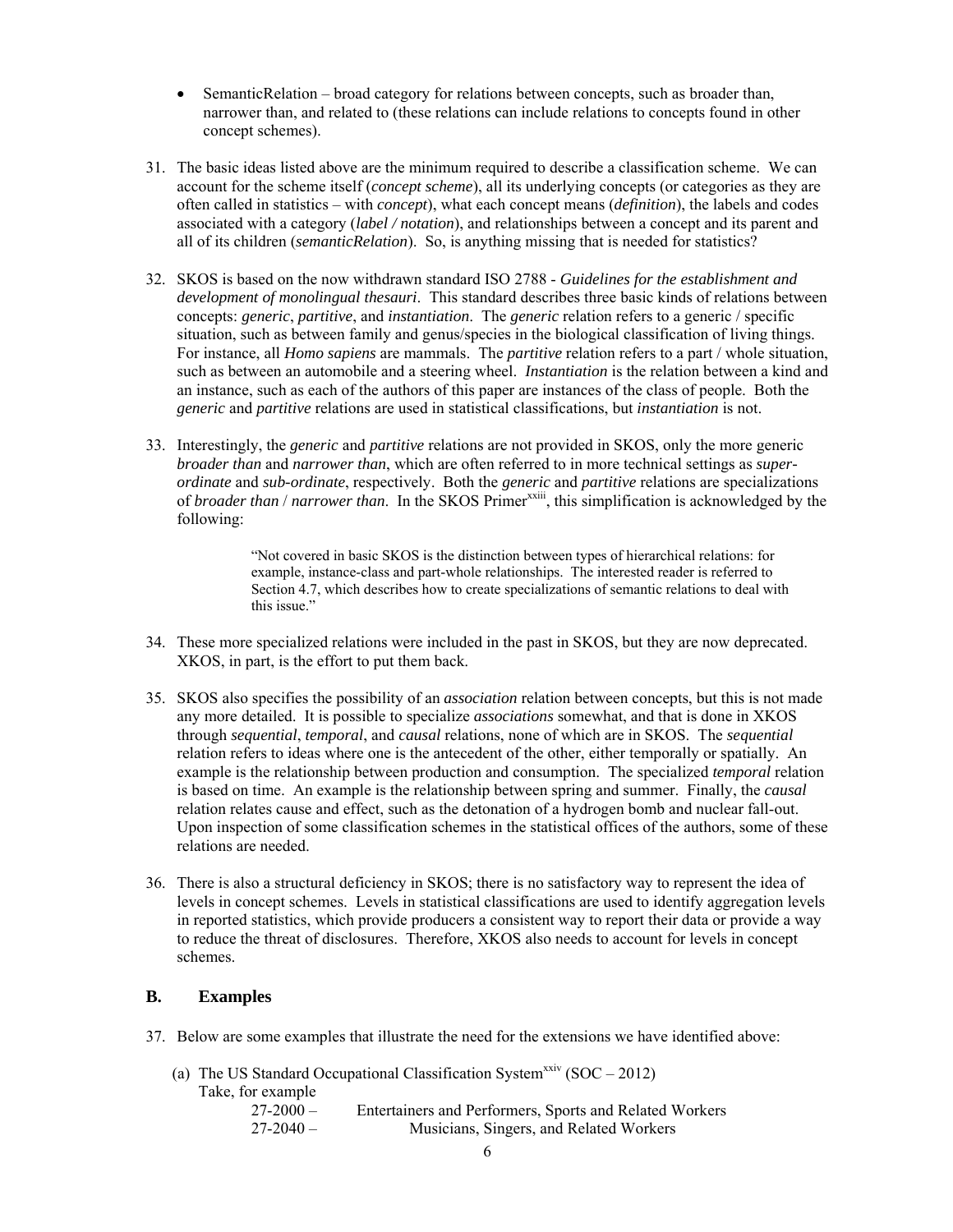#### 27-2042 – Musicians and Singers

The appropriate relation between 27-2000 and 27-2040 is generic, *i.e.* Musicians, Singers and Related Workers is a specialization of Entertainers and Performers, Sports and Related Workers. The same relation is found between 27-2040 and 27-2042, *i.e.* Musicians and Singers is a specialization of Musicians, Singers and Related Workers. So, the *generic* relation is needed to specify the semantics of the US SOC.

(b) The US Occupational Injury and Illness Classification<sup>xxv</sup> (OIICS  $-$  2012)

Occupational injury and illness is a four-facet classification: nature, body part, source, and event. In the body part facet, for example

|         | Trunk |                                    |
|---------|-------|------------------------------------|
| $31 -$  |       | Chest                              |
| $313 -$ |       | Heart                              |
| $315 -$ |       | Lungs                              |
| $32 -$  |       | Back, including spine, spinal cord |
| $321 -$ |       | Thoracic                           |
| $322 -$ |       | Lumbar                             |

Going from broad to lower detail in this snippet of the body part classification illustrates the *partitive* relation. The chest and back are parts of the trunk. The heart and lungs are part of the chest. Finally, the thoracic and lumbar regions are part of the back and spine. Note that it would not be proper to use the *generic* relation here. Therefore, the partitive relation is needed to specify the semantics of the US OIICS.

(c) The US American Time Use Survey — Activity Coding Lexicons<sup>xxvi</sup>, last updated in 2011. The classification is a hierarchy, but some activity categories depend on what has occurred before. For instance,

| $04 -$     | Caring For & Helping non-Household Members     |
|------------|------------------------------------------------|
| $0402 -$   | Caring For & Helping non-Household Children    |
| $040204 -$ | Arts & Crafts with non-Household Children      |
| $040212-$  | Dropping Off/Picking Up non-Household Children |

Dropping off non-household children is a sequential activity related to having supervised artsand-crafts activities (or some other activity in the 04 group) previously. So, there are associations between some pairs of activities within this classification. In this case, the sequential or possibly the temporal relation is needed to convey the additional semantics that some activities depend on the triggering of other prior activities.

# **IV. XKOS**

38. We move now to a description of the XKOS vocabulary. As already mentioned, just as SKOS-XL extends SKOS for the needs of multi-lingual thesauri, XKOS extends SKOS for the needs of statistical classifications. It does so in two main directions. First, it defines a number of terms that allow the representation of statistical classifications with their structure and textual properties, as well as the relations between classifications. Second, it refines SKOS semantic properties to allow the use of more specific relations between concepts. Those specific relations can be used for the representation of classifications or for any other case where SKOS is employed.

#### **A. Classifications**

#### **1. Structure**

39. For the representation of statistical classifications, XKOS borrows from the Neuchâtel Modelx<sup>xvii</sup>, which is a *de facto* standard created by a group of statistical institutes and maintained in the United Nations Economic Commission for Europe's Common Metadata Framework<sup>xxviii</sup>. XKOS is not a complete translation of the model. In particular the notion of a classification index is not supported.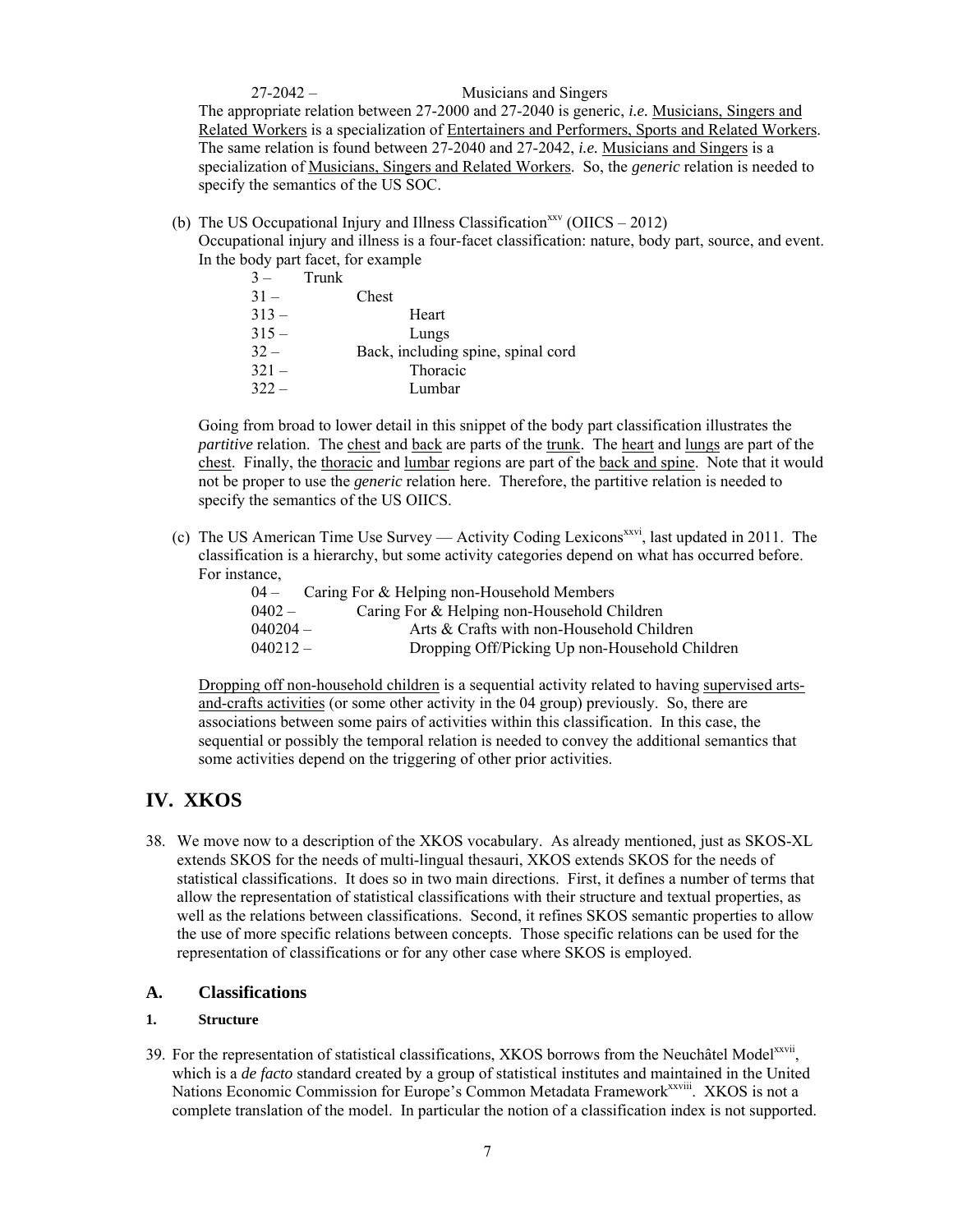There are other areas where minor differences exist between the XKOS and Neuchâtel Model approaches: these will be described below.

- 40. To begin with the classification itself, we distinguish within XKOS the notion of classification and that of classification scheme. A classification is a set of classification schemes that share a wellknown name, for example the European Statistical Classification of Economic Activities (NACE) or the International Standard Industrial Classification (ISIC)*.* Typically, a classification scheme will be a *major version* of a given classification. For example, NACE is a *classification*, and each version of NACE (the original 1970 version, the 1990 NACE Rev. 1, the 2003 NACE Rev. 1.1 and the 2008 NACE Rev. 2) are *classification schemes* belonging to this classification.
- 41. The Neuchâtel Model also defines the Classification Variant, which is an adaptation of a classification version to a certain context or usage. In a variant, items can be split, aggregated, added, or suppressed relative to the standard structure of the base version. A variant can also be represented as an XKOS Classification Scheme, albeit of a particular type.
- 42. XKOS does not create its own object classes to represent classifications, classification schemes, and classification items, but directly uses classes already defined in SKOS. Classification items will be represented as instances of *skos:Concept*, with normal SKOS properties for codes, labels, etc. A classification scheme will simply be a *skos:ConceptScheme*, which is defined as an aggregation of concepts and semantic relationships between those concepts. A classification itself will also be a *skos:Concept*, which can in turn be included in concept schemes representing classification families (*e.g.* "Occupational classifications", "Activities classifications", etc.).
- 43. However, XKOS defines a set of properties that can be used to link classifications and classification schemes. For example, *xkos:belongsTo* allows one to attach a classification scheme to its classification, and *xkos:follows* or its sub-property *xkos:supercedes* can link classification schemes representing successive versions of a classification. XKOS also provides a set of properties that indicate how a classification covers its field (*e.g.* exhaustively, without overlap, both). The field itself would be a SKOS concept that can be taken from a well-known thesaurus such as Eurovoc<sup> $x$ xix</sup> or the Library of Congress Subject Headings<sup>xxx</sup>.
- 44. Of course, existing standard RDF properties are available to capture versioning information, textual documentation, etc. Examples of these are the Dublin Core<sup>xxxi</sup> *dcterms:valid* property, or the RADionxxxii *radion:version* property. Also, *skos:note* can be used to record documentation or other descriptive resources relative to classifications and schemes. In keeping with the RDF spirit of reuse, the existing classes and properties of broadly supported vocabularies are used wherever possible.
- 45. The main purpose of a classification is to classify the entities that belong to or operate in the field that it covers. In linked data terms, classifying results in the creation of an RDF statement where the resource representing the entity is the subject and the concept representing the classification item is the object. XKOS defines a generic property, *xkos:classifiedUnder*, that can be used in such statements, but classification criteria are often quite complex: for example, the same enterprise could be classified in different items of a classification of activities, depending on the rules that are used to measure its main economic activity. Thus, it is expected that *xkos:classifiedUnder* will be specialized for use in specific contexts.
- 46. Another important notion in the classifications terminology is the notion of *level*. Many statistical classifications, especially those that are international standards, are organized in embedded levels. For example, the ISIC Rev. 4<sup>xxxiii</sup> has four levels: the top is composed of 21 sections that cover broad economic sectors, and there are three more levels that go into greater and greater detail: divisions, groups, and classes.
- 47. In SKOS terms, classification levels are just *collections* or at most *ordered collections* of concepts, but their hierarchical organization within a classification scheme give them extra characteristics not covered by SKOS. Thus, XKOS defines a dedicated subclass of *skos:Collection* to represent them,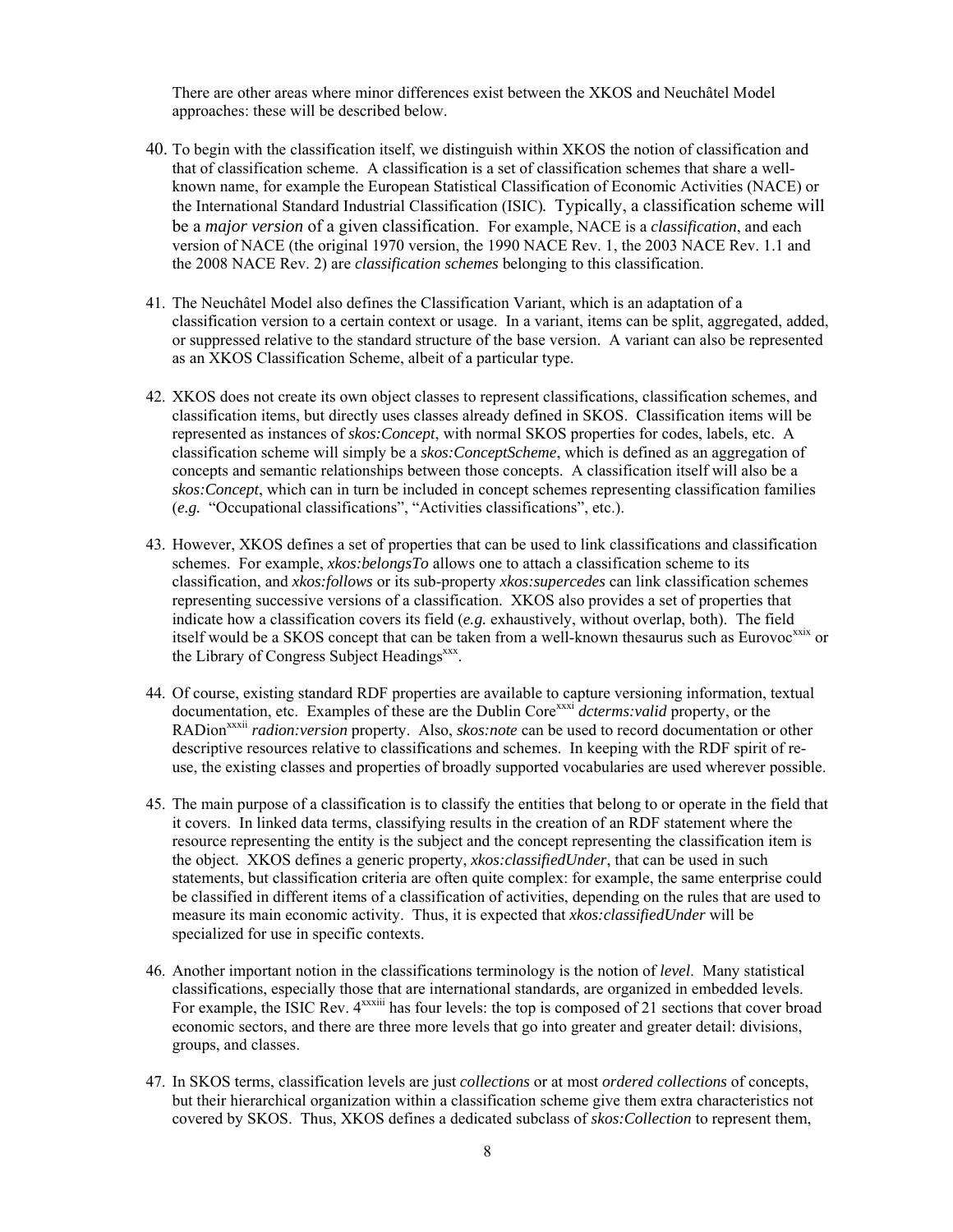which is the *xkos:ClassificationLevel*. The levels or instances of *xkos:ClassificationLevel*, are structured as an RDF List, starting with the most aggregated, and the list is attached to the classification scheme by the *xkos:levels* property. An *xkos:depth* property can be used to express the distance of a given level from the (abstract) root node of the level hierarchy, and an *xkos:organizedBy* property can be used to record the generic name of the items of a given level (*e.g.* "section", "division", etc.).

- 48. The structure of a classification scheme can be described using the usual SKOS properties. More precisely:
	- *skos:inScheme* (or the more specific sub-property *skos:topConceptOf* if the items belong to the most aggregated level) links the classification items to the classification scheme
	- *skos:member* connects the classification level to the items that it contains
	- *skos:broader* and *skos:narrower* represent the hierarchical relations between the classification items
	- 49. In this last case, the more precise sub-properties defined by XKOS to express partitive or generic relations between concepts (see below) may be used instead of *skos:narrower* or *skos:broader*.
	- 50. Figure 2 illustrates a simple abstract case of the usage of SKOS properties to represent the structure of a classification scheme.





#### **2. Textual properties**

51. Good classifications usually come with a fair amount of textual material, generally organized as notes attached to the classification items or to the scheme itself. These notes typically explain the content of a given classification item by describing what should be classified under this item and what should go elsewhere.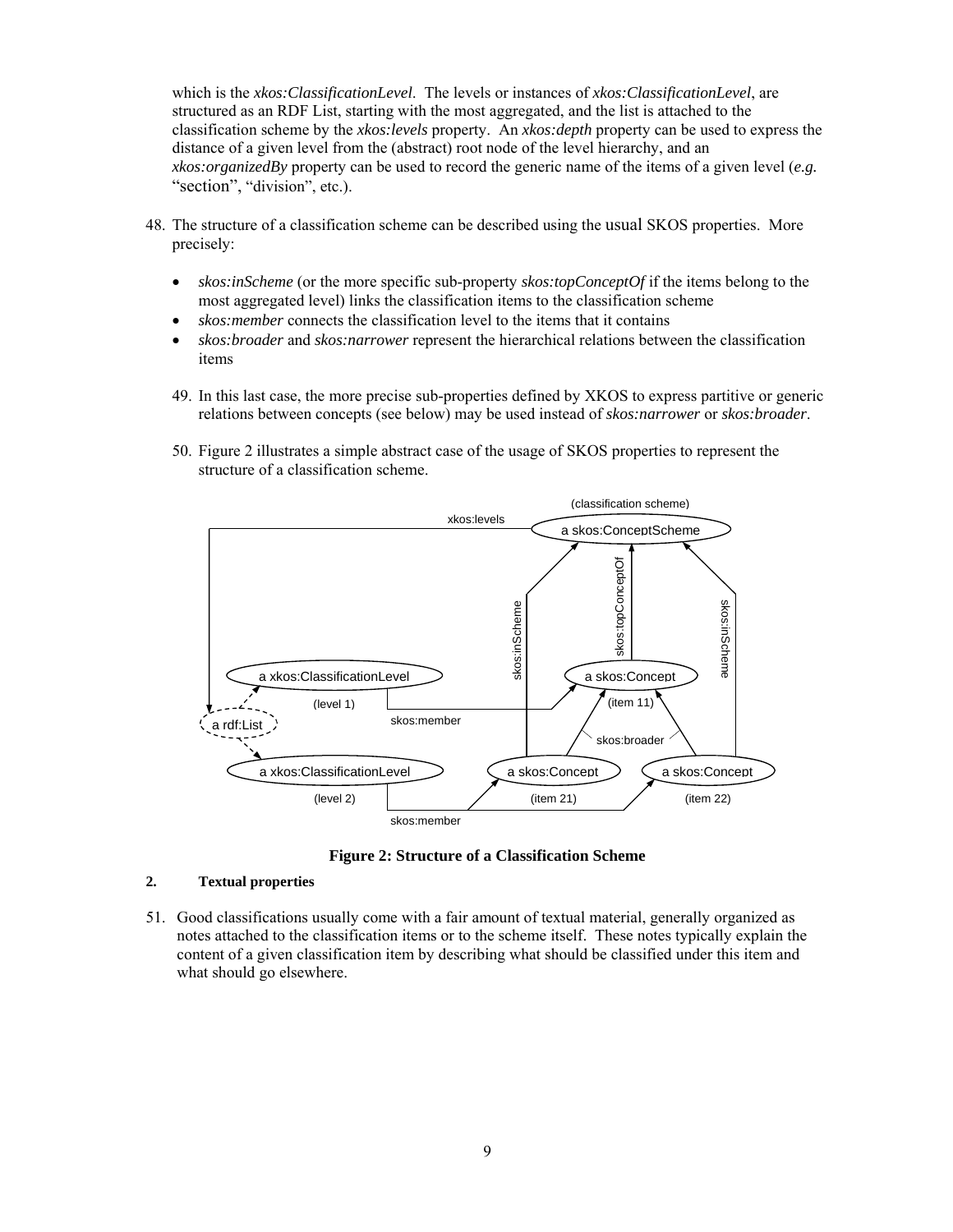52. For example, here is an excerpt from the official publication of NACE<sup>xxxiv</sup>:

#### 46.34 **Wholesale of beverages**

This class includes:

- wholesale of alcoholic beverages
- wholesale of non-alcoholic beverages ÷

This class also includes:

- buying of wine in bulk and bottling without transformation

This class excludes:

- blending of wine or distilled spirits, see 11.01, 11.02
- 53. We see that the explanatory notes have a defined structure: they first describe what is included in the item, then what is excluded. For the inclusions, a distinction is made between what is evidently included (sometimes called "central content" or "core content"), and what is "also" included, by convention or experts' decisions, even if it does not result obviously from the item's label. For the exclusions, the note often refers explicitly to the item(s) where the content should in fact be classified.
- 54. It is perfectly satisfactory to represent explanatory notes with SKOS generic notes (*skos:note*) or scope notes (*skos:scopeNote*), but it can be useful to be able to easily distinguish between the different types of note. For this purpose, XKOS introduces four sub-properties of *skos:scopeNote*, which are represented in the Figure 3 below.



**Figure 3: XKOS Note Properties** 

55. In the case of the NACE class 46.34 cited before, we would have three RDF triples to represent the explanatory notes with predicates, respectively *xkos:coreContentNote*, *xkos:additionalContentNote* and *xkos:exclusionNote*. SKOS does not specify which type the objects of these triples should be, nor does XKOS. As a side note, Eurovoc uses an interesting mechanism that allows the representation of the notes as XHTML fragments, thereby opening the possibility of rendering the references to other items as HTML links.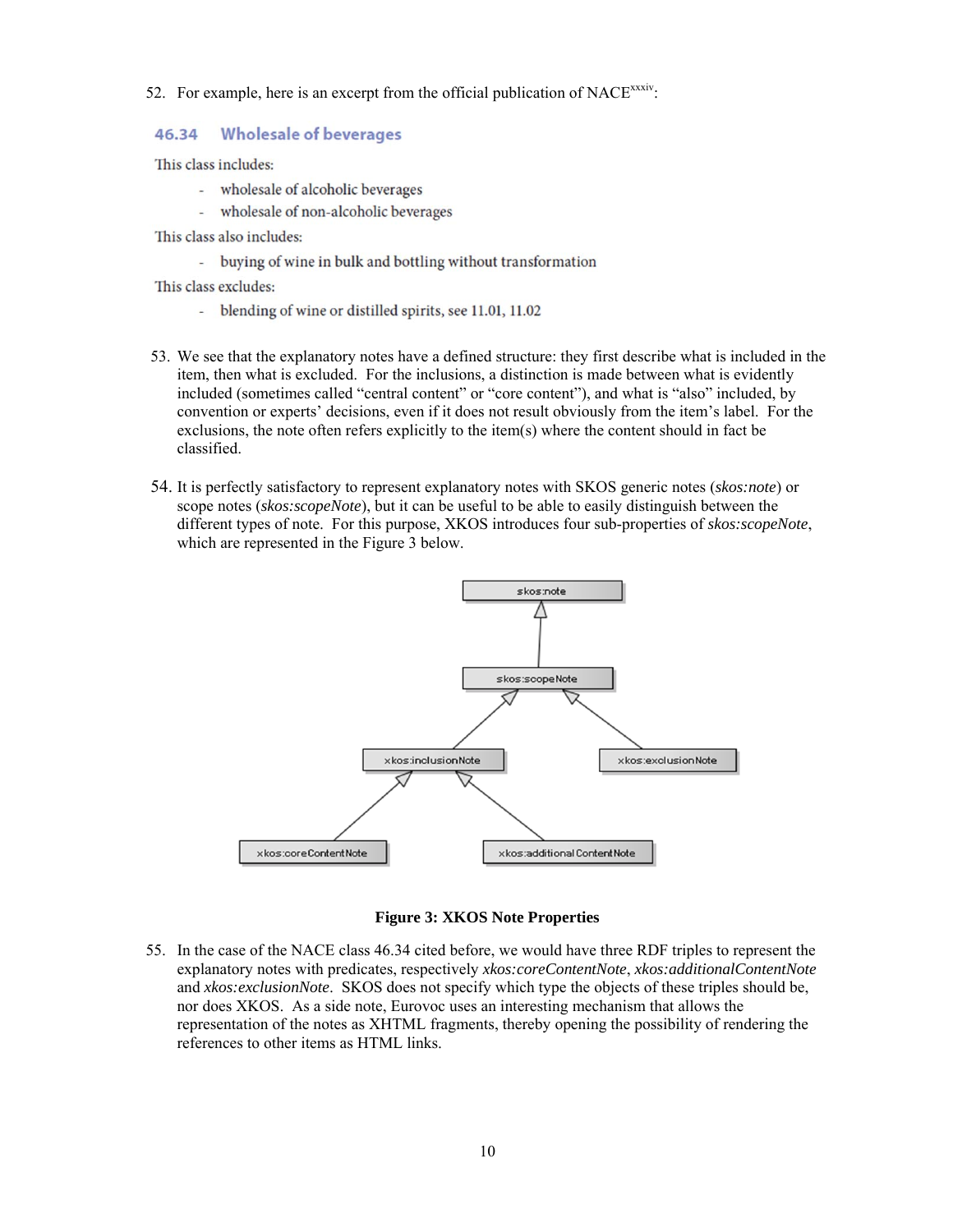#### **3. Correspondences between classifications**

- 56. Different classification schemes can cover the same classification, the same field or even fields that are different but semantically related. This induces semantic relations between the classification items that belong to these schemes. A simple example of this is given by two successive major versions of a classification: some items may remain unchanged in the new version, but others will disappear, merge, be created, etc. More complicated *n* to *m* correspondences between items of the two versions are frequent.
- 57. A much more complex example of relations between classifications or classification schemes is given by the international system of economic classifications maintained by the United Nations Statistical Division. The European view of this system is well described in the online publication of the NACE Rev. 2 (*op. cit.*, chapter 1.1). The economic classifications forming this system are linked either by a common structure which gets more detailed as one goes from the international to the European to the national levels, or by semantic correspondences between the economic fields covered: activities, products, and goods (*e.g.* activities create products). Here again, the high-level links established between classifications result in more fine-grained correspondences between items: a given activity will create one or more specific products.
- 58. Thus, there are different types of correspondences between classifications, schemes, or items:
	- Between classifications on the same field, for example North American and European activities classifications
	- Between different linked fields, for example classifications of activities and products
	- Historical correspondences, for example SIC to NAICS
	- Versioning of items over time within a given classification scheme
- 59. Since classification items are represented as SKOS Concepts, we could use the usual SKOS associative properties to represent correspondences between them. However, this simple approach has some limitations:
	- As mentioned above, relations between items in correspondences are often *n* to *m*, whereas SKOS properties relate one unique concept to another unique concept. It is always possible to decompose an *n* to *m* relation into several *1* to *1* relations, but it is better to have a global vision of a given correspondence. We also want to be able to represent *0* to *n* relations, for example when an item is created or disappears in a new version of a classification.
	- More globally, we want to be able to group all the fine-grained item associations that compose a given high-level relation between two classification schemes, such as the ones that exist in the international system of economic classifications. Such a collection of item associations is called a correspondence table, conversion table, or concordance.
	- Lastly, it is often useful to be able to attach additional information (for example notes) to item associations, for example to describe what proportion of the different items are linked in the association.
- 60. For these reasons, XKOS defines the *xkos:ConceptAssociation* class that can be used to represent correspondences between classification items where the SKOS properties are not sufficient. Each *xkos:ConceptAssociation* may have input or source *skos:Concept*(s) and output or target *skos:Concept*(s). The complete collection of such associations for all the concepts in two SKOS Concept Schemes forms a correspondence and is expressed as an instance of the *xkos:Correspondence* class. The *xkos:madeOf* property is used to link the *xkos:Correspondence* to its *xkos:ConceptAssociation* components. To those familiar with entity-relationship diagrams, what XKOS does is to take the *skos:related* relationship (property) and "decompose" it into its own entity (class) to solve the *n* to *m* relationship problem as well as to be able to add additional properties to the relationship.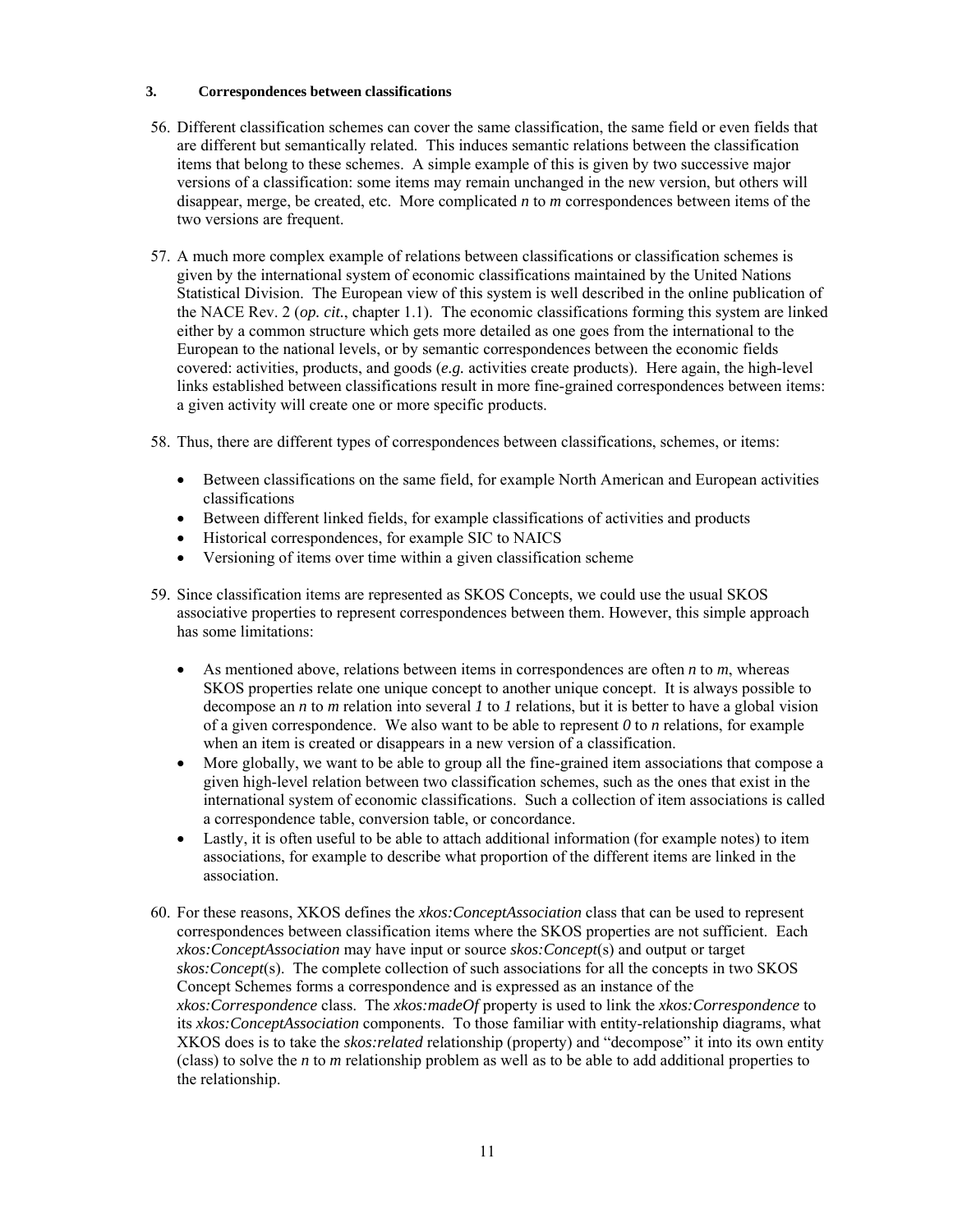61. The following Figure 4 illustrates a simple example of a concept association: three classification items are re-combined into two.



**Figure 4: Concept Association Example** 

62. The *xkos:ConceptAssociation* is similar to the Correspondence Item in the Neuchâtel model, but it can describe in a single instance the relationship of any number of source concepts to any number of target concepts rather than expressing the association through a set of pair-wise relations. The XKOS concept association can also represent the *Item Change* class of the Neuchâtel model. However, in this version, XKOS does not define any properties or sub-classes for *xkos:Correspondence* and *xkos:ConceptAssociation* for modelling the different types of correspondences that we described above, nor can XKOS describe the typology of item changes detailed in the Neuchâtel model (Annex 3). These may be added in a future version.

#### **B. Semantic properties**

- 63. Semantic properties constitute the second direction in which XKOS extends SKOS. Concept schemes are not just lists of concepts: as the SKOS Primer puts it (section 2.3), "The meaning of a concept is defined not just by the natural-language words in its labels but also by links to other concepts in the vocabulary."
- 64. SKOS intentionally defines few properties, but introduces the fundamental distinction between hierarchical and associative relations. In both these categories, XKOS creates more precise properties which are described below. The reader can refer to the figure provided in Annex 1 to find a panoptic view of SKOS and XKOS properties.

#### **1. Hierarchical properties**

- 65. SKOS defines several hierarchical properties, but the most used are *skos:broader* and *skos:narrower*, which are each other's inverse. These are the two properties that are refined in XKOS. A concept is broader than another one if it encompasses a wider portion of the field covered by the concept scheme, and thus includes the scope of the narrower concept. Note that the *skos:broader* property has the narrower concept for the subject and the broader one for the object, for example, "Car" "broader" "Vehicle"; and the *skos:narrower* property has the broader concept for the subject and the narrower one for the object, for example, "Green" "narrower" "Olive".
- 66. As we made clear in the previous sections, it is important, at least for statistical purposes, to represent generic and partitive relations between concepts. XKOS therefore defines two couples of inverse properties: *xkos:specializes* and *xkos:generalizes* on the one hand, *xkos:isPartOf* and *xkos:hasPart* on the other. All are sub-properties of *skos:broader* and *skos:narrower*, but the terminology is a bit tricky here: *xkos:specializes* goes from the more specific concept to the more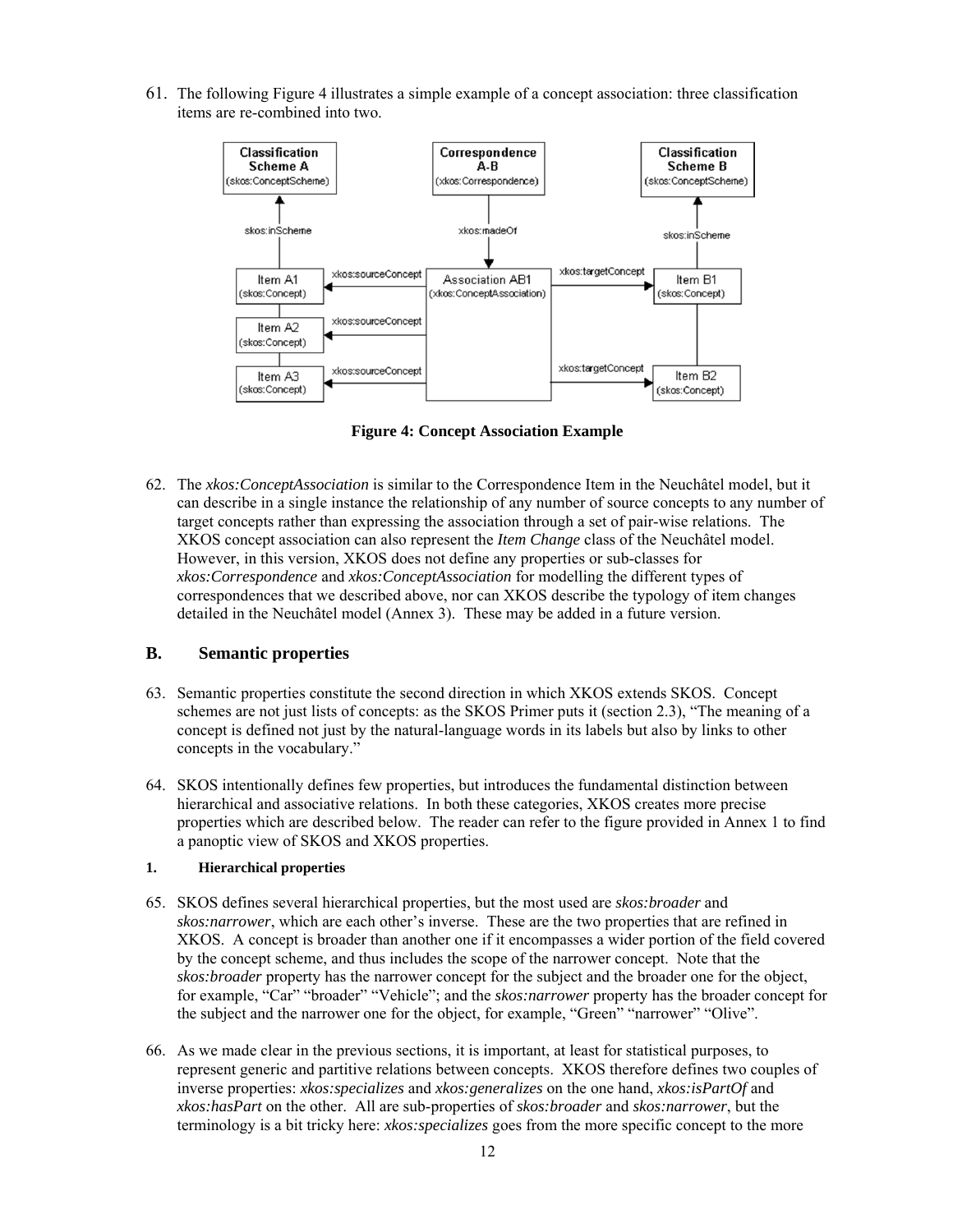generic one, and thus is a sub-property of *skos:broader*. Similarly, *xkos:hasPart* is a sub-property of *skos:narrower*. For example, head *isPartOf* body and chest *hasPart* heart.

#### **2. Associative properties**

- 67. In terms of associative properties, SKOS defines the very general *skos:related*, and a set of mapping properties (*skos:closeMatch*, *skos:exactMatch*, etc.) intended for establishing links between concepts of different schemes. XKOS proposes a hierarchy of *skos:related* subproperties that convey more precise semantics. This hierarchy is organized in three branches.
- 68. The *xkos:disjoint* property forms a branch of its own. In some circumstances, it is useful to explicitly state that two given concepts do not overlap (for example, *private company* and *nonprofit organization* in the *Class-of-Work* classification of the *US Current Population Survey*), especially when it has not been specified that the scheme covered its field without overlap (see A.1. above).
- 69. The second line of XKOS associative properties is dedicated to causal relationships. This class of link between concepts is frequently encountered (physics, biology, history, law, etc.). The generic *xkos:causal* is further subdivided into *xkos:causes* and *xkos:causedBy*, so that the direction of the causality can be expressed.
- 70. The last branch of properties is the most populated and deals with sequential relationships; it is represented on Figure 5 below. The top node of this branch is *xkos:sequential*, a refinement of *skos:related* that just indicates that two concepts in a scheme are in a sequential relationship, for example notes in a musical scale. Below are *xkos:succeeds* and *xkos:precedes* that can be used when the sequence has a known order between the concepts. A third sub-property of *xkos:sequential* is *xkos:temporal*, which can be used when the sequence is of a temporal nature (for example, events in time, steps in a process, etc.). *xkos:temporal* is itself is the parent of *xkos:before* and *xkos:after*.
- 71. It was found useful to add two more precise sub-properties of *xkos:precedes* and *xkos:succeeds*, namely *xkos:previous* and *xkos:next*. Previous and next imply that there is no intermediary concept between two sequentially linked concepts. These two properties are of course not transitive, although their parents are.



**Figure 5: XKOS Sequential Properties**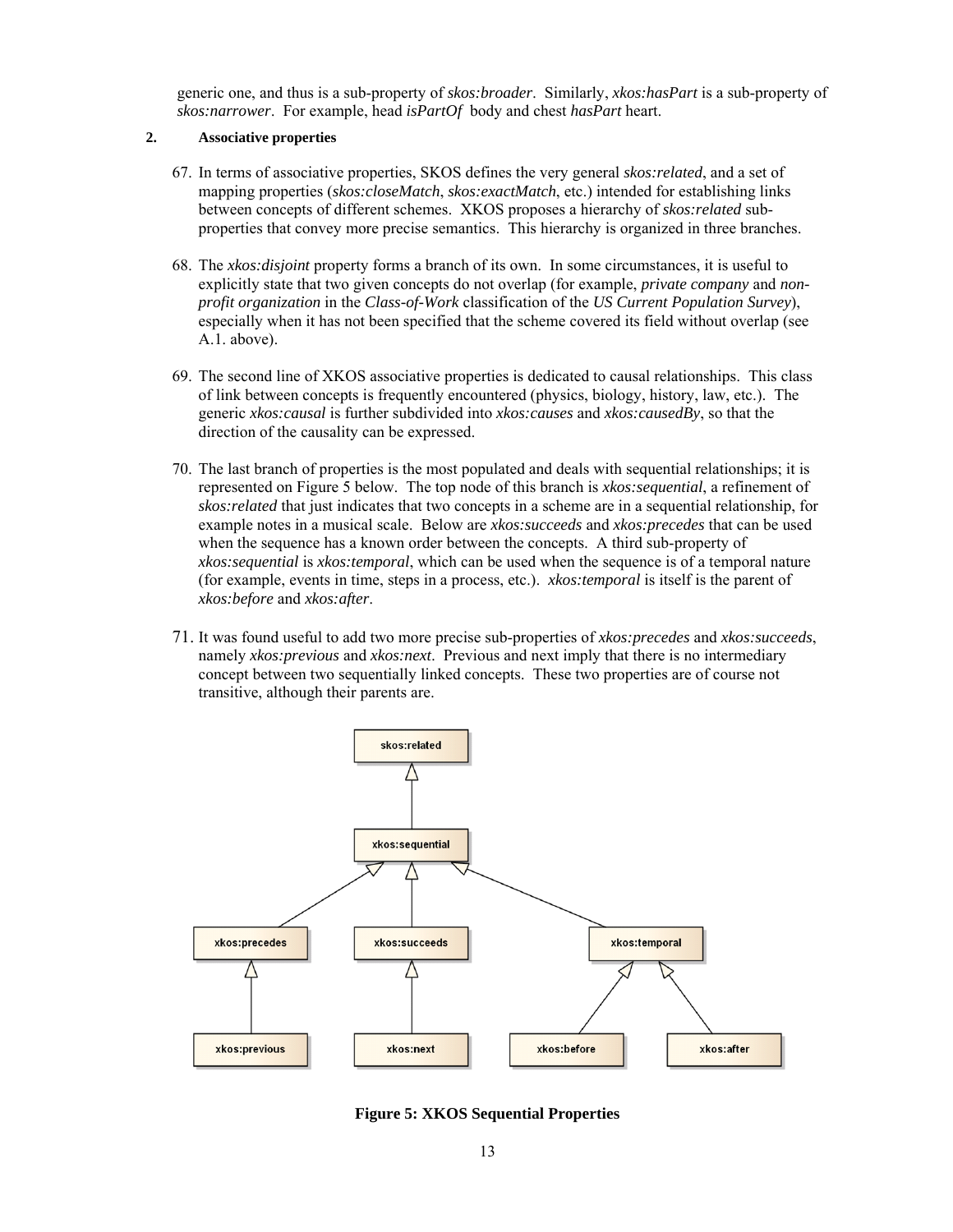# **V. Conclusion**

- 72. In this paper, we laid out the general rationale and purpose for why XKOS was developed. We explained the basic extensions to SKOS that were identified as needed to describe statistical classifications in the LOD domain, and we gave examples from the statistical community to justify our choices. Some unresolved issues were also discussed. Finally, we gave a rationale for the importance of SKOS and XKOS, appealing to the burgeoning LOD community of practice, the use of RDF, and the growth of the Semantic Web in general.
- 73. It is interesting that some of the extensions (*generic* and *partitive* relations) were originally included in SKOS. Given the amount of discussion in the LOD and Semantic Web communities about semantics and precision, it is even more remarkable that these specific relations were left out. On the other hand, there was a clear desire by the SKOS designers to make building Semantic Web applications as simple as possible. Since SKOS is the Simple Knowledge Organization System, this design choice begins to make sense.
- 74. Yet, we have also seen that the worlds of thesauri and classifications are often too complex to model in SKOS. Thus, the vocabulary was quickly extended with SKOS-XL to handle the need to treat labels not as literals but as actual class instances (a process sometimes referred to as *reification*) that could participate in relationships with other instances and have properties of their own. While SKOS-XL extends SKOS for the particular needs of the multi-lingual thesaurus community, XKOS adds the extensions that are desirable to meet the requirements of the statistical community.
- 75. SKOS is a very popular specification, and we hope the XKOS extensions will simply serve to increase its adoption. The proof of whether XKOS is useful will be found when statistical offices implement it. This work is already underway. However, XKOS is still a work in progress, and unresolved issues remain. We hope the users of XKOS will offer help with these issues, provide comments to the authors on the effectiveness of XKOS, and give guidance as to what other areas should be extended as we prepare to submit the standard as a W3C Editor's Draft.

#### **Acknowledgements**

The authors wish to thank the organizers of the Dagstuhl workshops – Richard Cyganiak, Arofan Gregory, Wendy Thomas, and Joachim Wackerow – for their support and encouragement in developing the XKOS ideas. The authors also wish to thank the participants not already mentioned in the XKOS development group: Thomas Bosh, Rob Grim, and Jannick Jensen.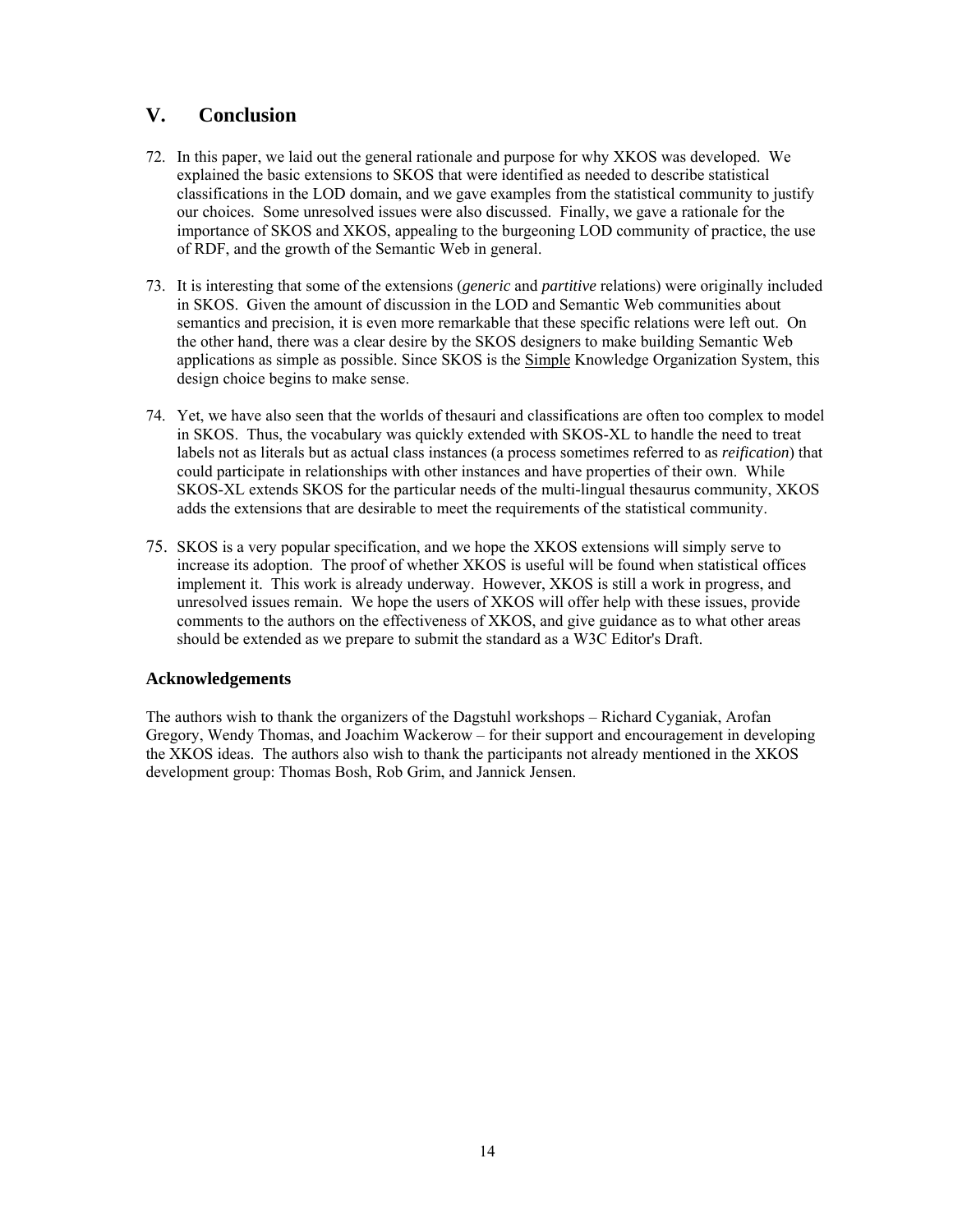# **Annex 1**

# SKOS and XKOS properties<sup>2</sup> relating concepts



<sup>&</sup>lt;sup>2</sup> SKOS properties are in the two upper boxes, XKOS in the two lower.